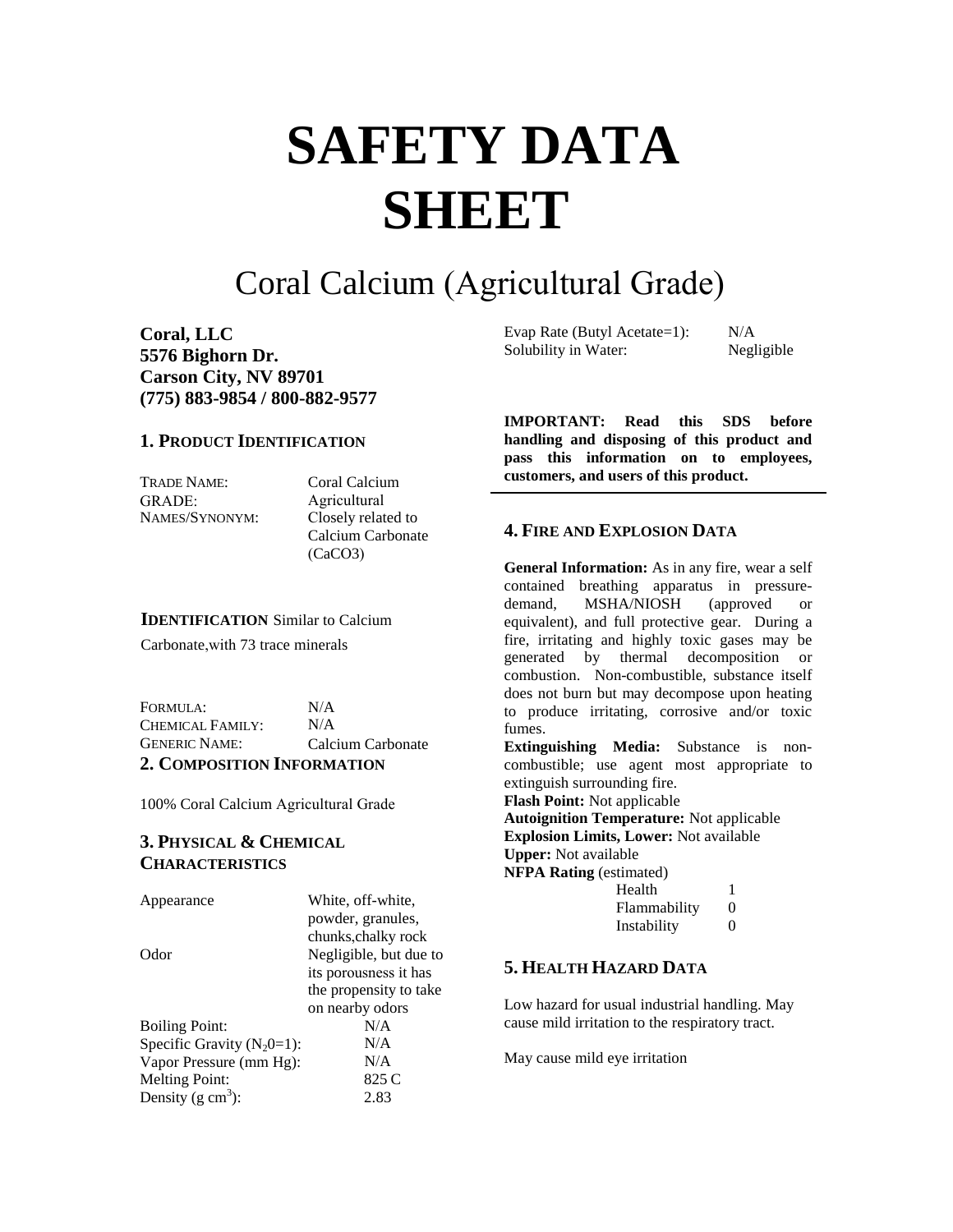STABILITY Stable CONDITIONS TO AVOID Incompatible materials, dust generation, excess heat.

medical aid if cough or other symptoms appear.

**NOTES TO PHYSICIAN:** Treat symptomatically and supportively.

# **7. HANDLING AND STORAGE**

**Handling:** Use with adequate ventilation. Minimize dust generation and accumulation. Avoid contact with eyes, skin and clothing. Avoid breathing dust.

**Storage:** Store in a cool, dry, well-ventilated area away from incompatible substances.

# **8. EXPOSURE CONTROLS, PERSONAL PROTECTION**

**ENGINEERING CONTROLS:** Facilities storing or utilizing this material should be equipped with an eyewash facility and a safety shower. Use adequate ventilation to keep airborne concentrations low.

**PERSONAL PROTECTIVE EQUIPMENT**

- **EYES:** Wear appropriate protective eyeglasses or chemical safety goggles as described by OSHA's eye and face protection regulations
- **SKIN:** Wear appropriate gloves to prevent skin exposure
- **CLOTHING:** Wear appropriate protective clothing to minimize contact with skin
- **RESPIRATORS:** Follow the OSHA respirator regulations

# **9. FIRST AID MEASURES**

- **EYES:** Flush eyes with plenty of water for at least 15 minutes, occasionally lifting the upper and lower eyelids. Get medical aid.
- **SKIN:** Flush skin with plenty of water for at least 15 minutes while removing contaminated clothing and shoes. Get medical aid if irritation develops or persists. Wash clothing before reuse.
- **INHALATION:** Remove from exposure and move to fresh air immediately. If not breathing, give artificial respiration. If breathing is difficult, give oxygen. Get

## **10. ACCIDENTAL RELEASE MEASURES**

- **GENERAL INFORMATION:** Use proper personal protective equipment as indicated in Section 8.
- **SPILLS/LEAKS:** Vacuum or sweep up material and place into a suitable disposal container. Clean up spills immediately, observing precautions in the Protective Equipment section. Avoid generating dusty conditions. Provide ventilation.

#### **11. TOXICOLOGY INFORMATION**

**RTECS#:**

**CAS#:**

**LD50/LC50:**

**CARCINOGENICITY:** Not listed by ACGIH, IARC, NIOSH, NTP, or OSHA

**EPIDEMIOLOGY:** No information found

**TERATOGENICITY:** No information found

**REPRODUCTIVE EFFECTS:** No info found

**NEUROTOXICITY:** No information found

**MUTAGENICITY:** No information found

**OTHER STUDIES:** See actual entry in RTECS for complete information

# **12. ECOLOGICAL INFORMATION**

- **ECOTOXOCITY:** No data available. This chemical is expected to cause no oxygen depletion in aquatic systems. It has a low potential to affect aquatic organisms. Acute aquatic effects: 48 hour LC50; Mosquito fish: 56,000 mg/L
- **ENVIRONMENTAL:** This chemical released into the environment will not have a significant impact.

**PHYSICAL:** No information available.

**OTHER:** No information available.

#### **13. DISPOSAL CONSIDERATIONS**

Chemical waste generators must determine whether a discarded chemical is classified as a hazardous waste. US EPA guidelines for this